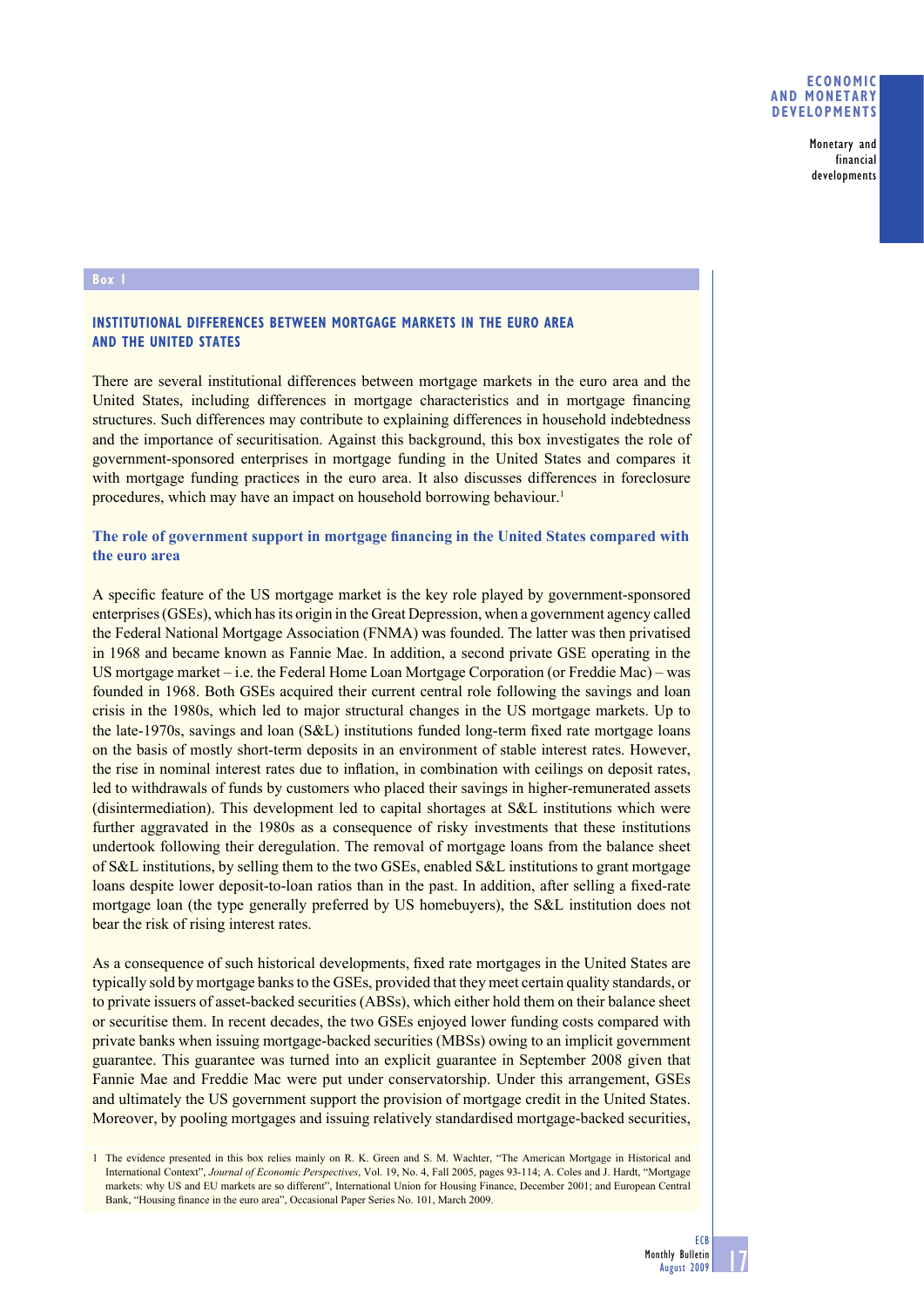

pools. 2) Commercial banks, savings institutions and credit unions.

Fannie Mae and Freddie Mac promoted the liquidity in the US secondary mortgage market. In terms of amounts outstanding, the GSEs are the main holders of mortgage debt. At the same time, private ABS issuers, typically unregulated non-depository institutions, had considerably increased their market share from 2004 up to the financial turmoil, in parallel with the imposition of regulatory limits on the activity of GSEs (see Chart A).2

By contrast with the United States, in the euro area, there is no comparable government support for the provision of mortgage credit to euro area residents, i.e. euro area governments do not act to reduce banks' funding costs of mortgage loans or to favour the removal of loans from banks' balance sheets. This picture has been altered somewhat by the financial turmoil and the specific government support measures which have been introduced at the country level. In addition, there are considerable differences in accounting rules across euro area countries. Accounting rules in some euro area countries only allow a full removal of true-sale securitised loans from banks' balance sheets (i.e. a derecognition) when the securitisation transaction meets certain strict criteria.<sup>3</sup> By contrast, accounting rules in the United States make it generally easier to derecognise loans from banks' balance sheets and, hence, to move associated risks to third parties. These reasons may explain to a large extent why the securitisation of mortgage loans by GSEs or private ABS issuers has been so much more advanced in the United States compared with the euro area.

In the euro area, mortgage loans remain to a large extent on banks' balance sheets (see Chart B). In addition to deposits, which are generally the most important funding source of euro area banks, housing loans are financed directly via the issuance of mortgage covered bonds and residential mortgage-backed securities (RMBSs), which are collateralised by mortgages (see Section 3 of the

<sup>2</sup> According to the consolidated banking statistics from the Bank for International Settlements, 6% of the total foreign claims of euro area banks were vis-à-vis the United States at the end of March 2009.

<sup>3</sup> See Box 3 entitled "The importance of accounting standards for interpreting MFI loan statistics" in the March 2008 issue of the Monthly Bulletin.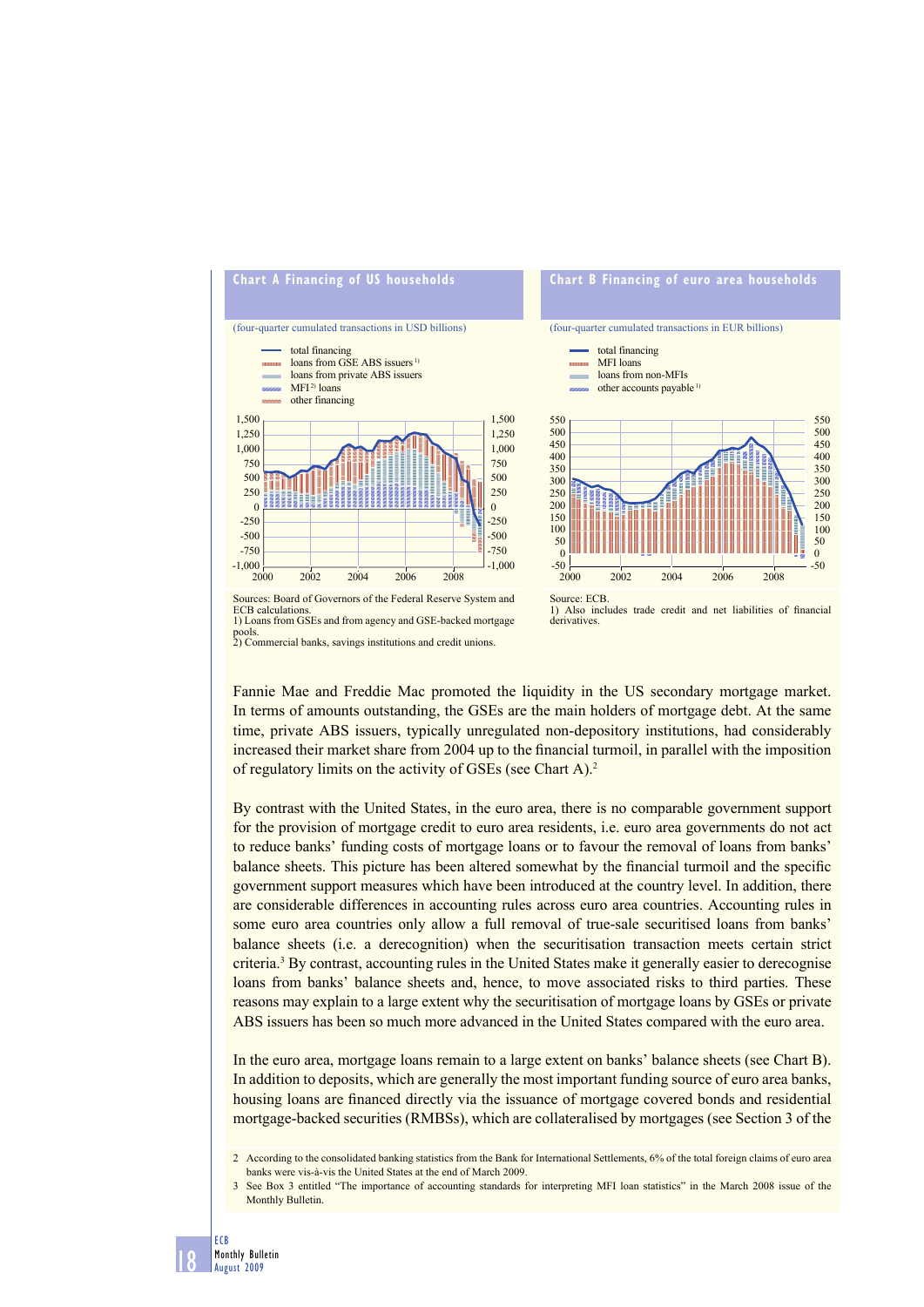#### **ECONOMIC AND MONETARY DEVELOPMENTS**

**Monetary and financial developments**

article entitled "Housing finance in the euro area" in this issue of the Monthly Bulletin on the funding of mortgage loans in the euro area). The collateralisation of the bond issuance generally lowers banks' funding costs. However, unlike the (implicit) government guarantee in the United States, there is no comparable government support in mortgage funding costs in the euro area. In the case of covered bond issuance, mortgage loans remain on banks' balance sheets in the euro area, and in the case of RMBSs, mortgage loans are only partly removed from banks' balance sheets, depending on the national accounting rules for derecognising true-sale securitised loans. Hence, also the default risk associated with mortgage loans remains to a large extent on banks' balance sheets. Secured market-based funding of mortgage loans accounted for 21% (9% for mortgage covered bonds and 12% for RMBSs) of the amount outstanding of housing loans in the euro area at the end of 2007. In the United States, the share of securitised mortgage loans was approximately 50% of the amount of mortgages outstanding.<sup>4</sup>

## **Implications of the structure of mortgage funding for mortgage loan characteristics**

The importance of mortgage securitisation in the United States, including the role of GSEs and private ABS issuers, led to the dominance of fixed rate mortgage loans, which are traditionally preferred by US homebuyers. An important reason for the willingness of banks to grant fixed rate mortgage loans is that banks did not need to bear the risk of financing long-term assets with short-term funds, as they could generally remove long-term mortgage loans from their balance sheet. By contrast, in the euro area, there is a large number of countries in which variable rate housing loans dominate and a minority of countries in which fixed rate mortgage loan contracts are dominant, related to demand, supply and institutional factors (see Section 2 of the article entitled "Housing finance in the euro area" in this issue of the Monthly Bulletin).

In addition, during recent years and up to the financial turmoil, new atypical contracts have been introduced in the United States with so-called "teaser rates", negative amortisation rates and loan-to-value ratios of close to or above 100%, especially in the sub-prime segment. The higher default risk of such sub-prime mortgage loans was to a large extent removed from banks' balance sheets, and was possibly mostly transferred to private ABS issuers which were less regulated than GSEs. Such atypical contracts were used to a lower extent in the euro area, probably related to accounting rules making it less easy to derecognise loans.

Furthermore, in the United States prepayment fees are generally minor or non-existent. By contrast, while partial or total early repayments are allowed in all euro area countries, fees are generally charged for the early repayment of fixed rate housing loans, whereas early repayment is free of charge in the case of variable rate housing loans in several euro area countries.

#### **Insolvency and foreclosure procedures**

With respect to further institutional differences between mortgage markets in the euro area and the United States, there are also some key differences between insolvency and foreclosure procedures in the euro area countries and the United States, which may contribute to explaining differences in household indebtedness. Due to the limited availability of data and owing to the heterogeneous situation among euro area countries, only a broad assessment based on predominantly qualitative information is possible.

<sup>4</sup> Referring to off-balance-sheet true-sale securitisation.